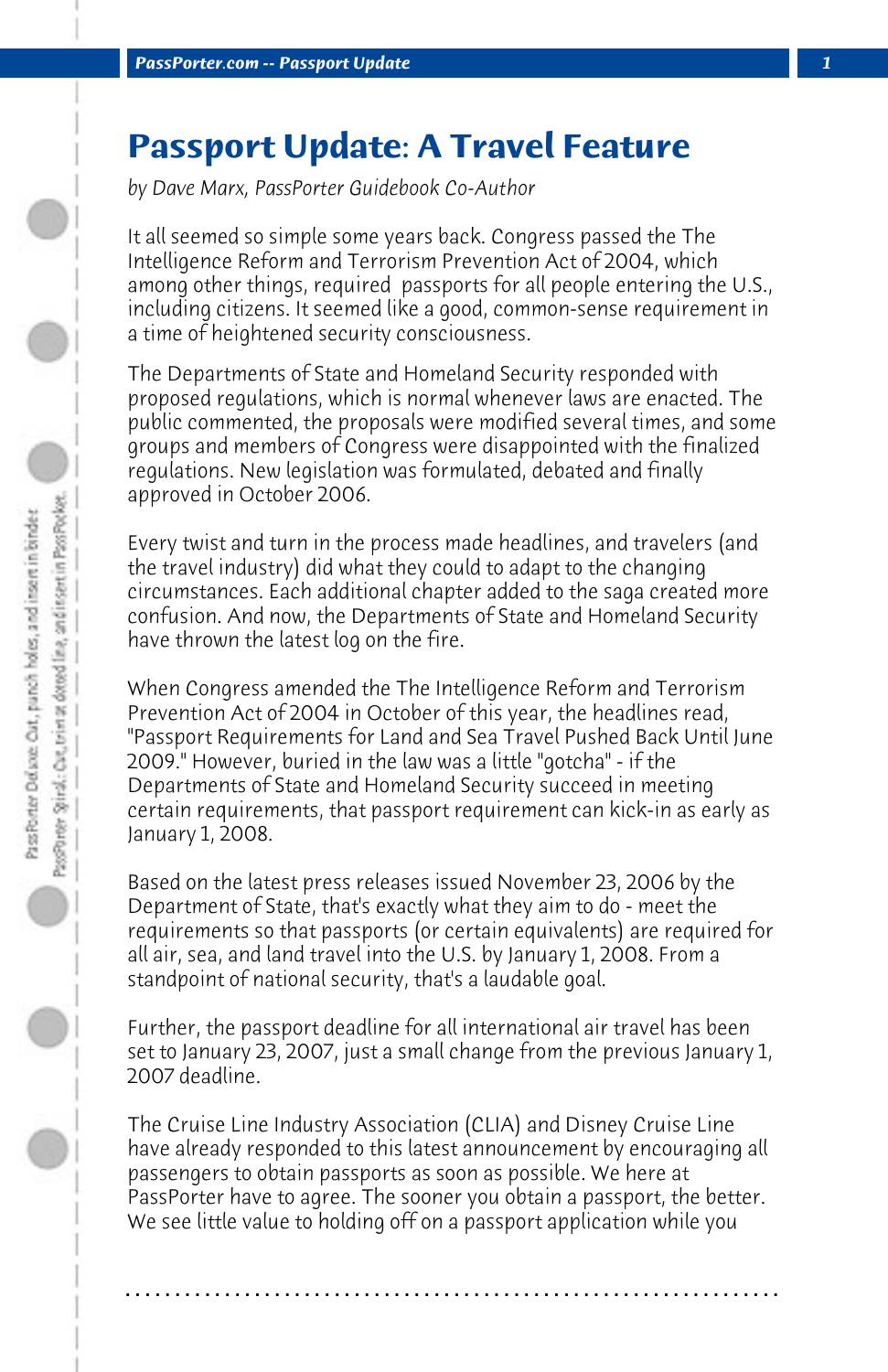wait to see if the passport requirement will be pushed back yet again.

A key item required by Congress in the new legislation is the so-called "PASS Card," a credit card-sized identity document that will be valid for land and sea border crossings between the U.S. and Canada, Mexico, the Caribbean, and Bermuda. It's intended to supplement or replace several similar documents that are used by daily cross-border commuters, and will be cheaper to obtain than a passport.

The new card is proposed to cost \$20 for adults, \$10 for children, with a \$25 application fee, \$45 or \$35, overall. A traditional passport including application fees costs \$97 for adults, \$82 for children under 16. That's an attractive cash savings, especially when an entire family is involved.

On the surface, this card seems to be a useful, money-saving item for folks cruising the Caribbean. However, we at PassPorter strongly recommend that you do not depend on a PASS Card for leisure travel, because the PASS Card cannot be used for international air travel (including flights to the Caribbean, Mexico and Canada), and cannot be used at all for travel to Europe, Asia, Africa, Australia, and South America.

Even if you only intend to cruise in the Caribbean, unexpected circumstances may require that you fly. Let's say the boat leaves a port without you, or an unexpected situation at home or work require that you cut your vacation short. Now you'll be flying home, and a PASS Card will do you little good. (Yes, there are special procedures for letting you back in the U.S. without a passport due to an emergency, but do you need that added complication?) From our perspective, everyone who travels (and even those unlikely to travel) should have a passport. When you consider the months it normally takes to obtain a passport and the added cost to obtain a passport on short notice, and then consider all the many circumstances that now (or soon will) require one, delaying seems like a false economy.

Did you just learn of an unbelievable, last-minute vacation deal in Jamaica or Cancun? Might your daughter go on a high school excursion to Italy? Will you fly to Vancouver for the Winter Olympics, or to board a cruise ship bound for Alaska? What about that second honeymoon in Paris? A passport leaves you free to travel nearly anywhere in the world, at any time, and in our increasingly small, connected world, that's a very useful freedom indeed.

To learn more about these changes, and how to apply for a passport,

**. . . . . . . . . . . . . . . . . . . . . . . . . . . . . . . . . . . . . . . . . . . . . . . . . . . . . . . . . . . . . . . . . .**